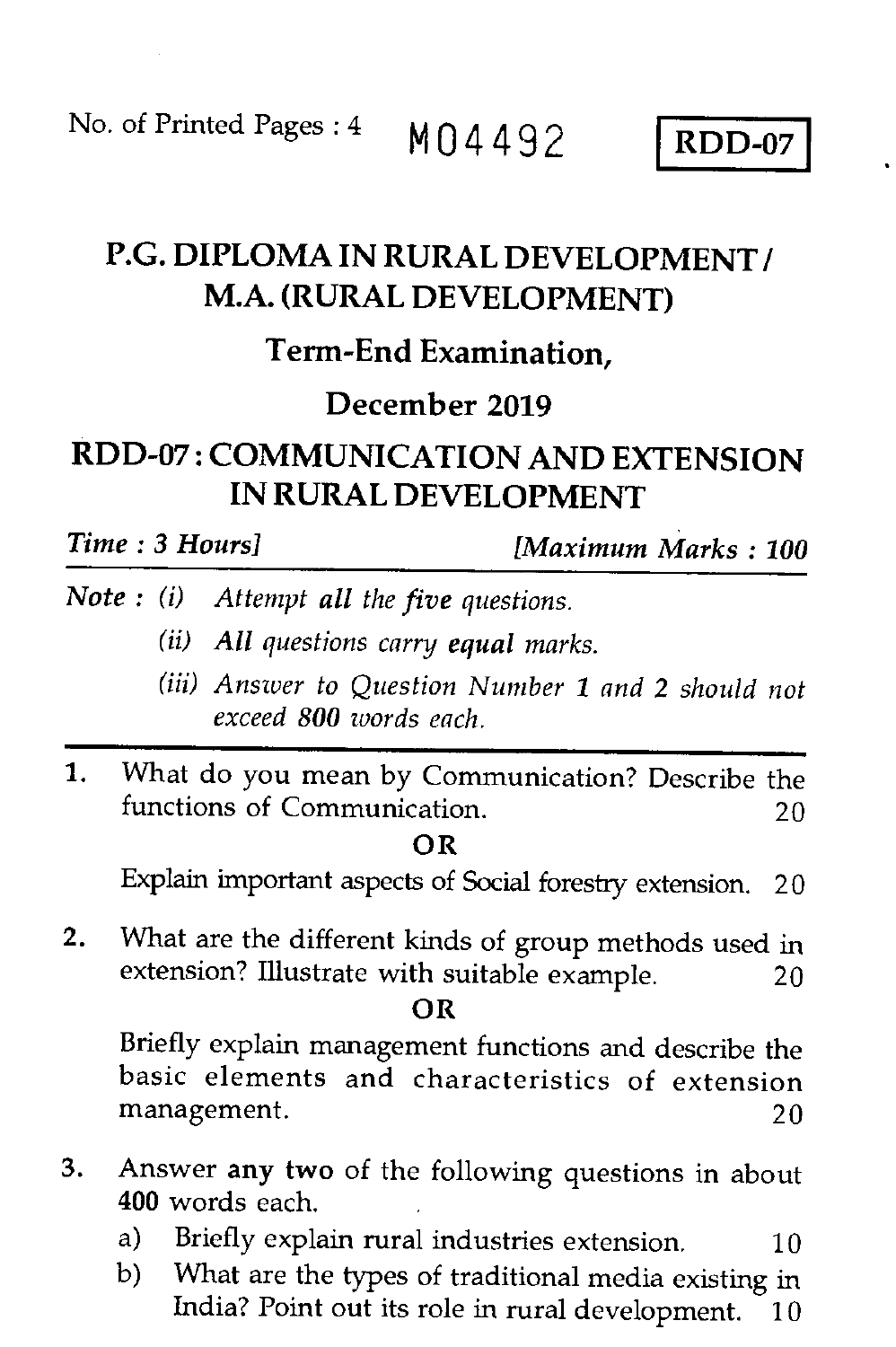$\sim$  , and  $\sim$ w.

- c) Explain the various components of communication support services. 10
- **4.** Answer **any four** of the following questions in about **200** words each.
	- a) What are the implications of communication channels for rural development? 5
	- b) Describe the concept of Extension. 5
	- c) Highlight major barriers in Communication. 5
	- d) Explain the concept, advantages and limitations of Group method. 5
	- e) What is CAPART? Briefly describe its objectives. 5
	- f) Elaborate Shannon-Weaver Information Model of communication. 5
- **5.** Write short notes on **any five** of the following in about **100** words each :

|    | a) Credit management                     |   |
|----|------------------------------------------|---|
| b) | Lateral communication                    | 4 |
| C) | Gurgaon project                          |   |
| d) | Operation Flood Programme                |   |
| e) | Krishi Vigyan Kendras (KVKs)             | 4 |
| f) | Flow of message                          | 4 |
| g) | Social-psychological communication model | 4 |
| h) | Television as an audio-visual aid        |   |

 $\diamond\diamond\diamond\diamond\diamond\diamond\diamond$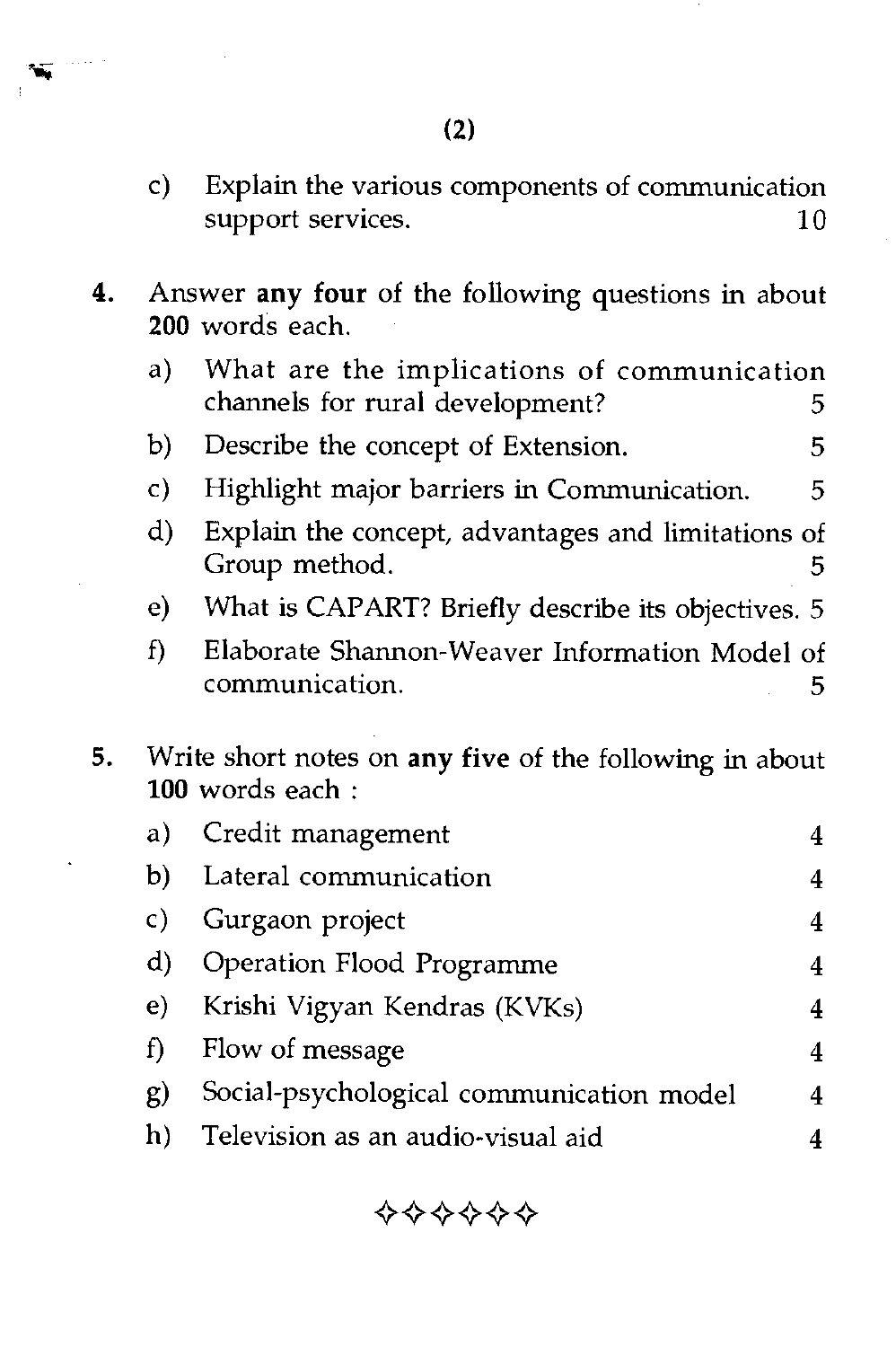आर.डी.डी.-07

# ग्राम विकास में स्नातकोत्तर डिप्लोमा/ एम.ए. (ग्राम विकास) सत्रांत परीक्षा.

# **दिसंबर 2019**

आर.डी.डी.-07:ग्राम विकास में संचार और विस्तार

समय : 3 घण्टे 1

।अधिकतम अंक :100

- सभी पाँच प्रश्नों के उत्तर दीजिए। नोट :- $(i)$ (ii) सभी प्रश्नों के अंक समान है।
	- (iii) प्रश्न संख्या 1 और 2 के उत्तर (प्रत्येक) 800 शब्दों से अधिक नहीं होने चाहिए।
- संचार से आप क्या समझते हैं? संचार के कार्यों का वर्णन कीजिए। 20  $\mathbf{1}$ . अथवा

सामाजिक वानिकी विस्तार के प्रमुख पहलुओं को स्पष्ट कीजिए। 20

विस्तार में उपयोग होने वाली विभिन्न प्रकार की समूह प्रणालियाँ क्या हैं?  $2.$ प्रासंगिक उदाहरण द्वारा व्याख्या कीजिए।  $20<sup>°</sup>$ 

#### अथवा

प्रबन्ध के कार्यों की संक्षेप में व्याख्या कीजिए तथा विस्तार प्रबन्ध के प्रमुख तत्वों और विशेषताओं की विवेचना कीजिए। 20

- निम्नलिखित में से किन्हीं दो प्रश्नों के उत्तर (प्रत्येक) लगभग 400 शब्दों  $3.$ में दीजिए:
	- ग्रामीण उद्योग विस्तार को संक्षेप में स्पष्ट कीजिए। a) 10